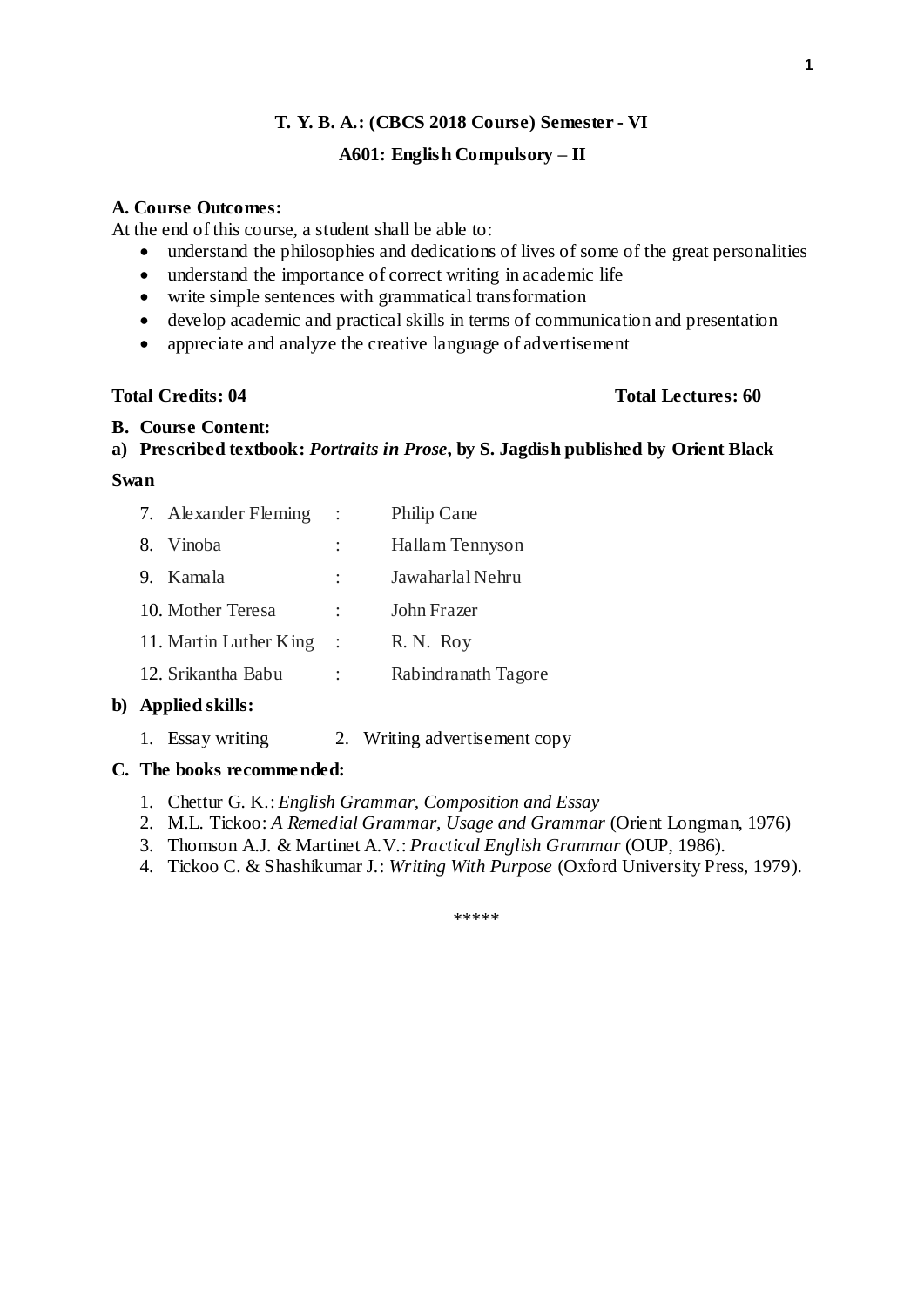## **A611: English (S3) – II (Understanding Drama – II)**

#### **Course Outcomes:**

At the end of this course, a student shall be able to:

- have closer acquaintance with the English Drama as a literary form
- understand the representative dramatists through the prescribed plays
- trace the development of drama, its characteristics, phases and types of plays
- develop literary sensitivity and to acquaint with the elements of drama
- understand the ethos, limitations and scope of the drama as a form of literature
- demonstrate the ability for creative thinking and critical analysis of literature

#### **Total Credits: 04 Total Lectures: 60**

### **B. Course Content:**

| 1. A Doll's House                                | Hendrik Ibsen |
|--------------------------------------------------|---------------|
| 2. The Importance of Being Earnest : Oscar Wilde |               |

#### **C. The books recommended:**

- 1. Abrams, M. H. *A Glossary of Literary Terms* (Latest Edition), (Macmillan)
- 2. Barnett, Susan *Students Guide to Writing about Literature* (Pearson Education)
- 3. Bloom, Harold (2007) *Death of a Salesman*, Viva Modern Critical Interpretations
- 4. Boulton, Margorie *Anatomy of Drama* (Routledge)
- 5. Brooks, Cleanth and Heilman *Understanding Drama*
- 6. Eslin, Martin *Anatomy of Drama*
- 7. Ford, Boris, *A Pelican Guide to English Literature,* Vol. 1-8.
- 8. Hudson, W. H. *Introduction to the Study of English Literature*
- *9.* Iyengar, K. R. Sriniwas and Nandakumar, Prema *Introduction to the Study of English Literature* (Sterling, 1984)
- 10. Kennedy *Literature : An Introduction to Fiction, Poetry and Drama* (Longman)
- 11. Lerner *English Literature : An Interpretation for Students Abroad* (OUP)
- 12. Martin, Gray *A Dictionary of Literary Terms* (Pearson Education)
- 13. Scholes, et.al. ed. *Elements of Literature*, Fourth Edition. OUP.
- 14. Styan, *Elements of Drama.*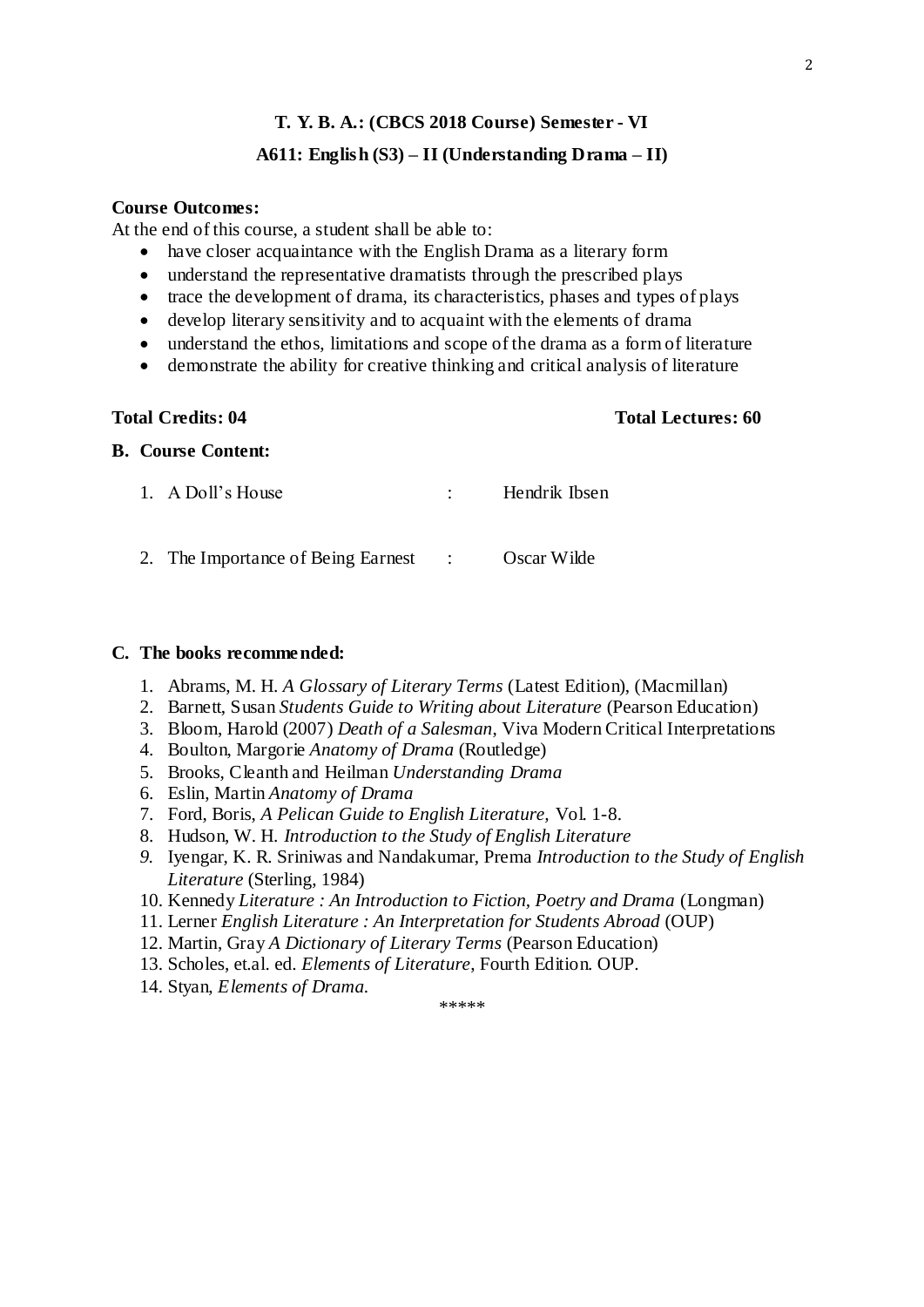## **A612: English (S4) – II (Understanding Fiction – II)**

## **Course Outcomes:**

At the end of this course, a student shall be able to:

- have closer acquaintance with the English fiction as a literary form
- understand the representative novelists through the prescribed fictional texts
- trace the development of fiction, its characteristics, phases and types of novels
- develop literary sensitivity and to acquaint with the elements of fiction
- understand the ethos, limitations and scope of the fiction as a form of literature
- demonstrate the ability for creative thinking and critical analysis of literature

**Total Credits: 04 Total Lectures: 60**

#### **B. Course Content:**

| 1. Animal Farm       | George Orwell |
|----------------------|---------------|
| 2. The Invisible Man | H.G. Wells    |

#### **C. The books recommended:**

- 1. Abrams, M. H. *A Glossary of Literary Terms* (Latest Edition), (Macmillan)
- 2. Barnett, Susan *Students Guide to Writing about Literature* (Pearson Education)
- 3. Boulton, Marjorie *Anatomy of Fiction* (Routeledge)
- 4. Ford, Boris, *A Pelican Guide to English Literature,* Vol. 1-8.
- 5. Forster, E. M. *Aspects of Novel*
- 6. Hawthorn, Jeremy (2005), *Studying the Novel* (Hodder Arnold)
- 7. Hudson, W. H. *Introduction to the Study of English Literature*
- 8. Iyengar, K. R. Sriniwas and Nandakumar, Prema *Introduction to the Study of English Literature* (Sterling, 1984)
- 9. Lerner *English Literature : An Interpretation for Students Abroad* (OUP)
- 10. Martin, Gray *A Dictionary of Literary Terms* (Pearson Education)
- 11. Murphy, M. J. *Understanding Unseen*
- 12. Mayhead, Robin *Understanding Literature* (Blackie and Sons)
- 13. Scholes, Roberts; Nancy R. Comey; Carl H. Klaus and Michael Silverman, ed. *Elements of Literature,* (IV Edition), Delhi: OUP, 2003.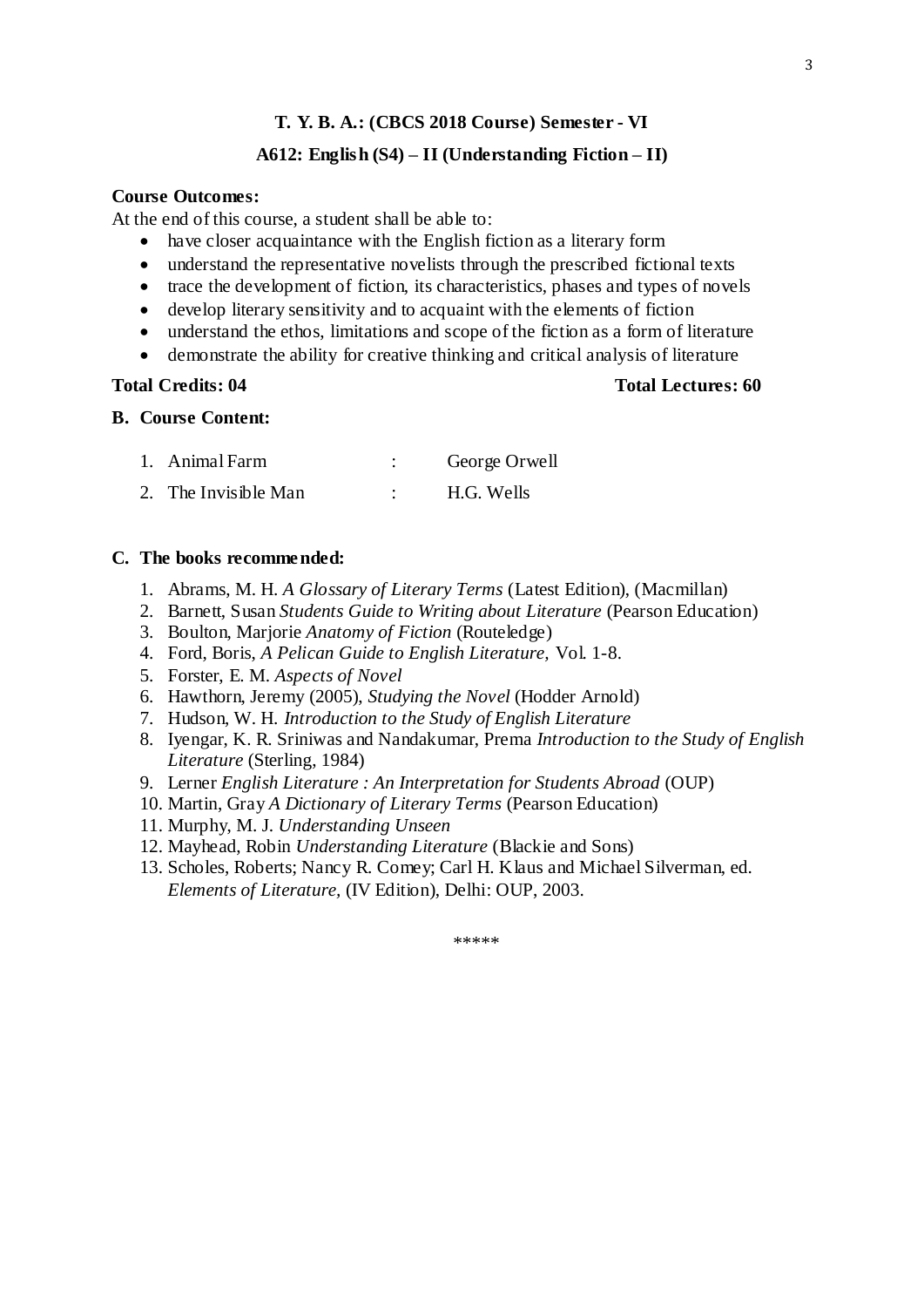## **A613: English (S5) – II (Speaking and Writing Skills in English – II)**

### **A. Course Outcomes:**

At the end of this course, a student shall be able to:

- develop a comprehensive understanding of the theoretical and practical aspects of written communication
- recognize creativity in writing and discern the difference between academic/non creative and creative writing
- develop a thorough knowledge of different aspects of language and demonstrate through their writing, appropriate communication
- perform appropriate roles of social, official and personal life in different locations
- communicate at different levels of social and receptive domains
- convey their ideas in English using simple and acceptable English in writing

#### **Total Credits: 04 Total Lectures: 60**

# **B. Course Content:**

- 1. Basics of Writing:
	- i. Writing sentence
	- ii. Writing paragraph, Linking points in a paragraph
	- iii. Writing longer pieces
	- iv. Writing Task: identifying the focus, generating ideas, outlining
- 2. Writing with Special Purpose
- 3. Aspects of Creative writing

#### **C. The books recommended:**

- 1. Alexander, L.G., *Developing Skills,* Orient Longman.
- 2. Crystal D & Darey D., *Advanced Conversational English*
- 3. Dutt, P. Kiranmal, Geetha Rajeevan, CLN Prakash (2008), *A Course in Communication Skills*
- 4. Morley, David (2007), *The Cambridge Introduction to Creative Writing* [CUP]
- 5. Narayanswamy *Strengthen Your Writing* (OBS)
- 6. Seely (2006), *Oxford Guide to English speaking and writing* [OUP]
- 7. Tikku, M.L. & Prema, Nandkumar, *Writing with a Purpose.*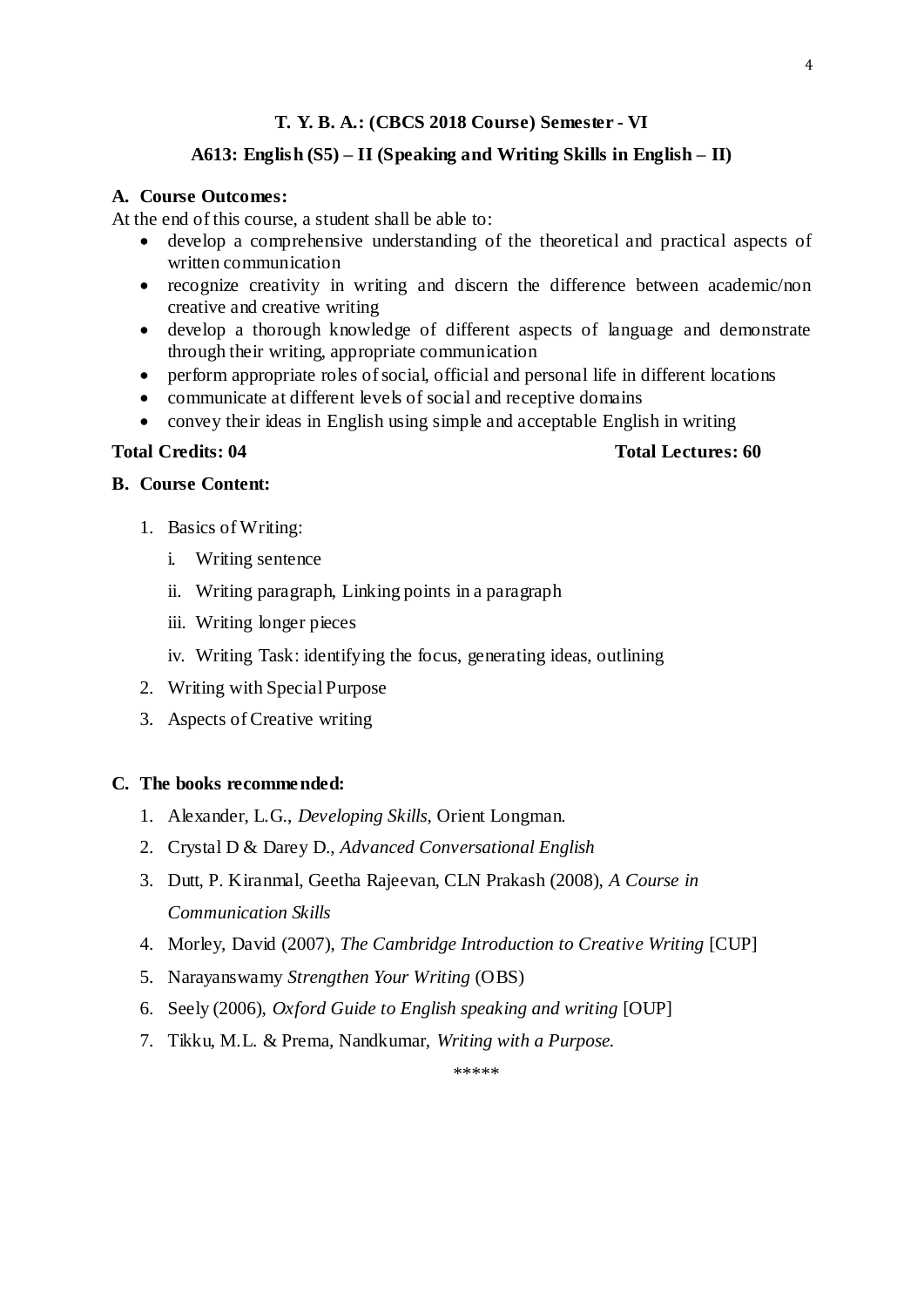#### **A614: English (S6) – II (Literary Criticism: Theory and Practice – II)**

# **Course Outcomes:**

At the end of this course, a student shall be able to:

- understand the historical and philosophical contexts that led to the development of literary criticism and its practice in different traditions and periods
- learners will be able to understand fundamental literary and critical concepts and difference between literary criticism and literary theory
- learners will be able to grasp a wide range of literary philosophers and critics whose works had informed and shaped the discourse of literary theory
- learners will have knowledge about major, critical movements and critics in various critical traditions
- learners will be able to identify theoretical and critical concepts with critics/texts/movements with which they are associated and understand them in their contexts
- learners will be able to evaluate and analyze strengths and limitations of critical/theoretical frameworks and arguments
- learners will be able to strengthen and deepen their interpretative skills

#### **B. Course Content:**

- II) Topics from Chapter-III: of the book *Basics of Literary Criticism*
	- 1) Philip Sydney: *An Apology for Poetry*
	- 2) Samuel Johnson: *Preface to Shakespeare*
	- 3) William Wordsworth: *Preface to Lyrical Ballads*
	- 4) Mathew Arnold: *The Study of Poetry*
	- 5) T. S. Eliot: *Tradition and Individual Talent*
- III) Topics from Chapter-V: of the book *Basics of Literary Criticism*

Practical Criticism: Exercises: Poems

| 1) Flood Year | 2) Butterfly on the Rock |
|---------------|--------------------------|
| 3) Women      | 4) One Art               |
| 5) Winding Up | 6) The Mountain          |
| 7) Piano      | 8) You Came with Shells  |

IV) Literary and Critical Terms from Chapter-IV of the book *Basics of Literary Criticism*

- 1) Classicism, Neo-Classicism, Romanticism, Realism, Naturalism, the Absurd, Modernism an Symbolism
- 2) Allegory and Personification
- 3) Asides and Soliloquies
- 4) Comic Relief
- 5) Poetic Justice
- 6) The Intentional Fallacy
- 7) Round and Flat Characters

Text prescribed: *Basics of Literary Criticism* by Dr. Vilas Salunke, Diamond Publication

#### **Total Credits: 04 Total Lectures: 60**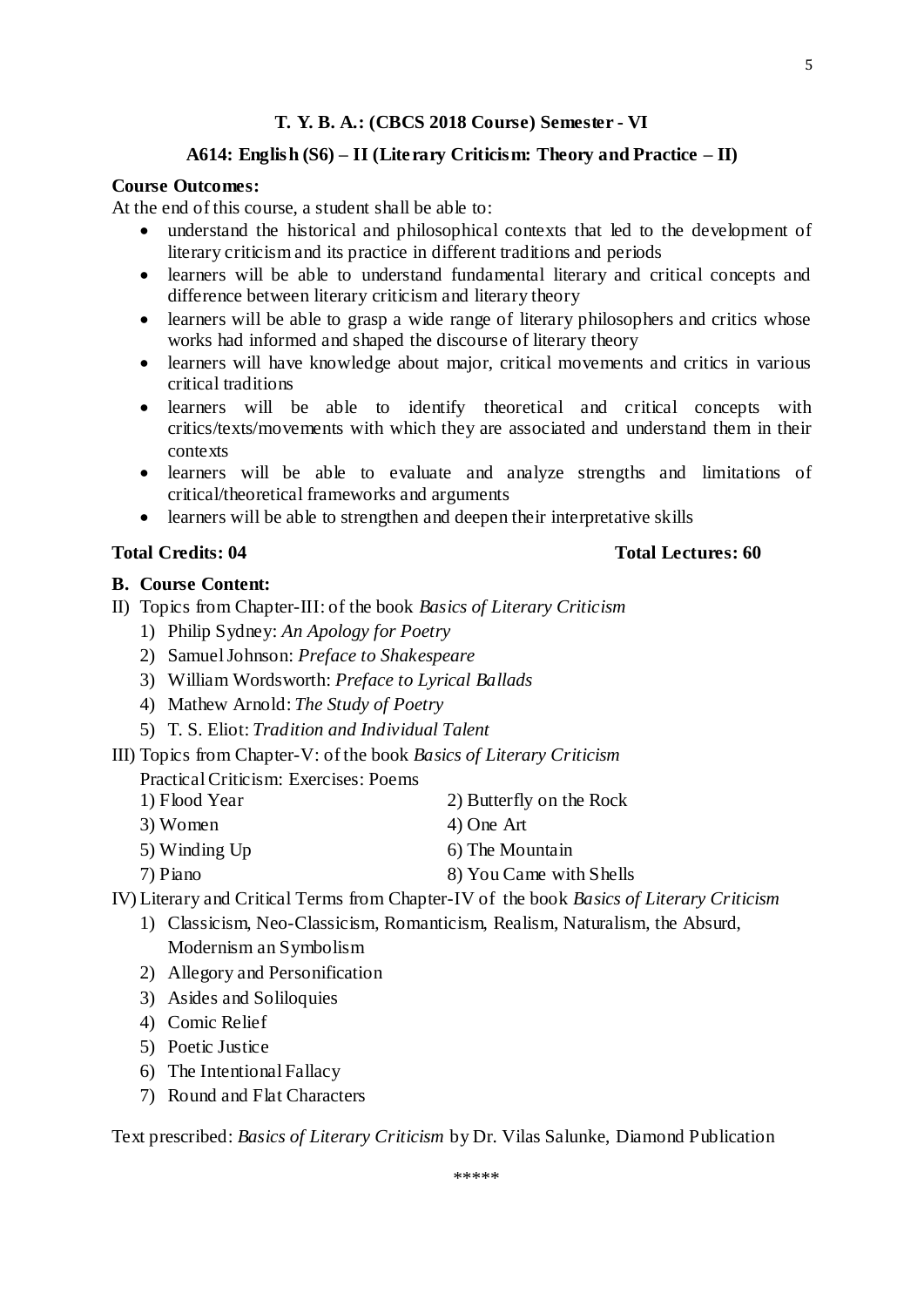### **A615: English (S7) – II (Structure and Function of Modern English – II)**

#### **A. Course Outcomes:**

At the end of this course, a student shall be able to:

- familiarize with nature of the term 'Semantic' and meaning
- get exposed to the basic concepts of semantics
- identify deviant use of English both in written and spoken forms
- understand and appreciate the effective use of English language
- recognize communicative concepts and their uses, errors of usage and correct them

#### **Total Credits: 04 Total Lectures: 60**

#### **B. Course Content:**

- 1. The term 'Semantic' and meaning
- 2. Seven types of meaning: conceptual, connotative, stylistics, affective, reflected, collocative, thematic
- 3. Lexical relations: homophony, polysemy, metonymy
- 4. Components and contrast of meaning: synonymy, antonymy, hyponymy, prototype
- 5. Entailment: variety of sentence construction

#### **C. The books recommended:**

- 1. Leech, G. (1974) *Semantics*, Penguin : Harmondsworth.
- 2. Lyons, J. (1977) *Semantics*, (two vols) CUP.
- 3. Palmer, F.R. (1981) *Semantics*, CUP.
- 4. Hudson. '*Sociolinguistics*' CUP.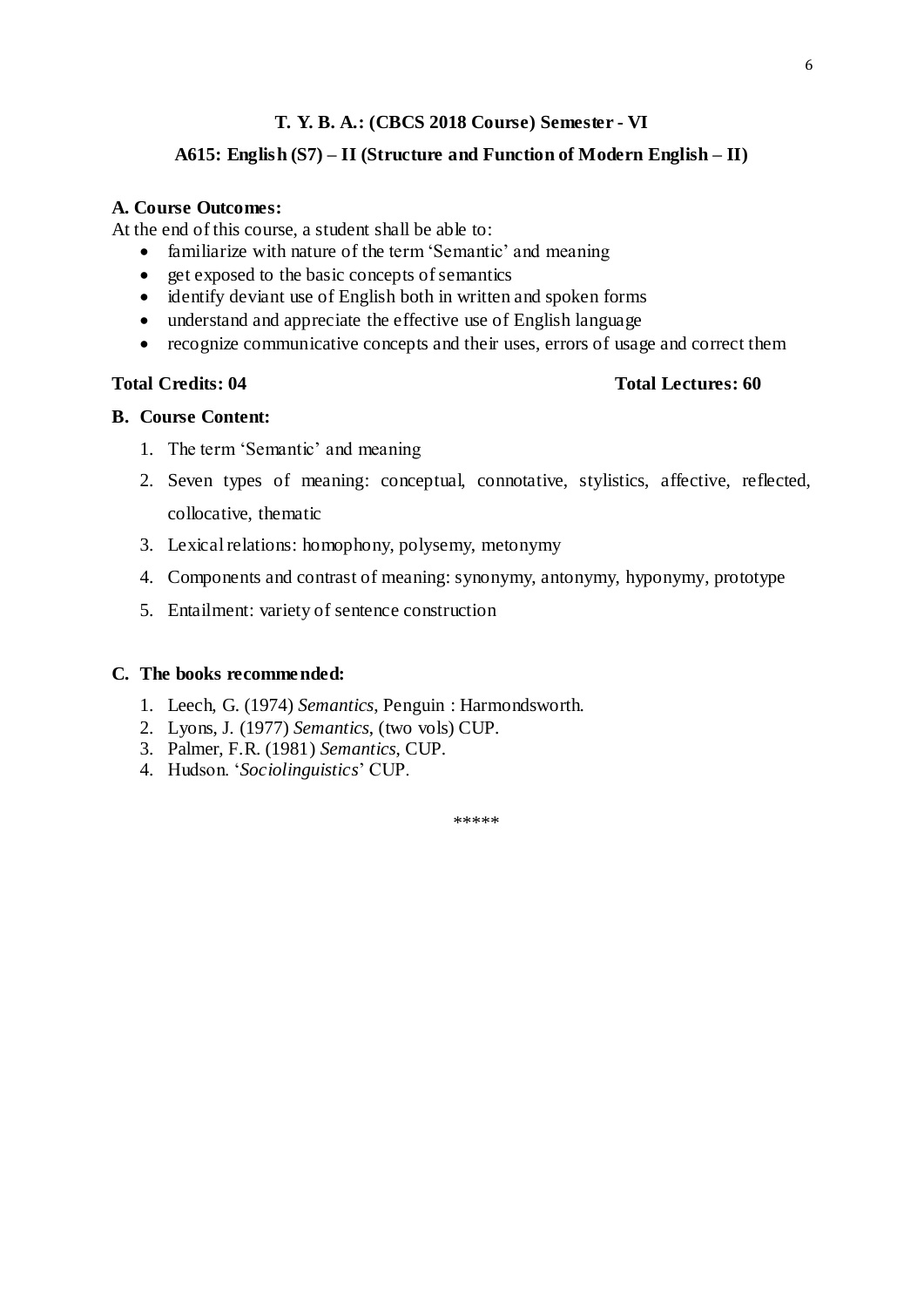## **T.Y.B.A. ECONOMICS (2018 CBCS COURSE) SEMESTER-VI A661: ECONOMICS-S3-II**

## **Course Outcomes:**

At the end of this course, a student shall be able to

- 1. Develop the holistic view of Indian Economy.
- 2. Understand the international aspects of economic development.
- 3. Analyze the monetary and fiscal policy.
- 4. Understand the international financial institutions.

#### **60**

# **Unit I- Sectoral View of Development:**

- 1.1 Role of Agriculture in economic development
- 1.2 Importance of land reforms
- 1.3 Efficiency and productivity in agriculture
- 1.4 New technology and sustainable agriculture
- 1.5 Terms of trade between agriculture and industry
- 1.6 Infrastructure and economic development

## **Unit II – International Aspect of Economic Development:**

- 2.1 International trade as an engine of growth
- 2.2 Static and dynamic gain from trade
- 2.3 Meaning & Role of Foreign Capital in Economic Development
- 2.4 Private Foreign Investment- Types & Role
- 2.5 Problems of Foreign Capital

## **Unit III Economic Policy and Economic Development:**

- 3.1 Monetary Policy- Objectives, Instruments and Limitations
- 3.2 Fiscal Policy- Objectives, Instruments and Limitations
- 3.3 Objective of Economic Planning- Economic, Social and Political
- 3.4 Indicators of sustainable development

3.5 Need of planning

## **Unit IV- International Financial Institutions and Ecology:**

- 4.1 International Monetary Fund- Functions and Objectives
- 4.2 World Bank- Functions and Objectives
- 4.3 Linkage between Environment and economy
- 4.4 Population and environment
- 4.5 Valuation of environmental damages-land, water, air and forest
- 4.6 Different instruments of pollution control

# **Basic Reading List:**

- Adelman, I. (1961), Theories of economic growth and development, Stanford University Press, Stanford.
- Behrman, S. and Srinivasan T. N (1995), Handbook of Development Economics, Vol. 1 to 3, Elsevire, Amsterdam.
- Ghatak, S. (1986), An introduction to development Economics, Allen and Unwin, London.
- Hayami, Y. (1997), Development Economics, Oxford University Press, New York.
- Higgins, B. (1959), Economic Development, Norton, New York.
- Kindleberger, C. P. (1977), Economic Development, 3e, McGraw Hill, New York.

### **Total Credits: 4 Total Lectures:**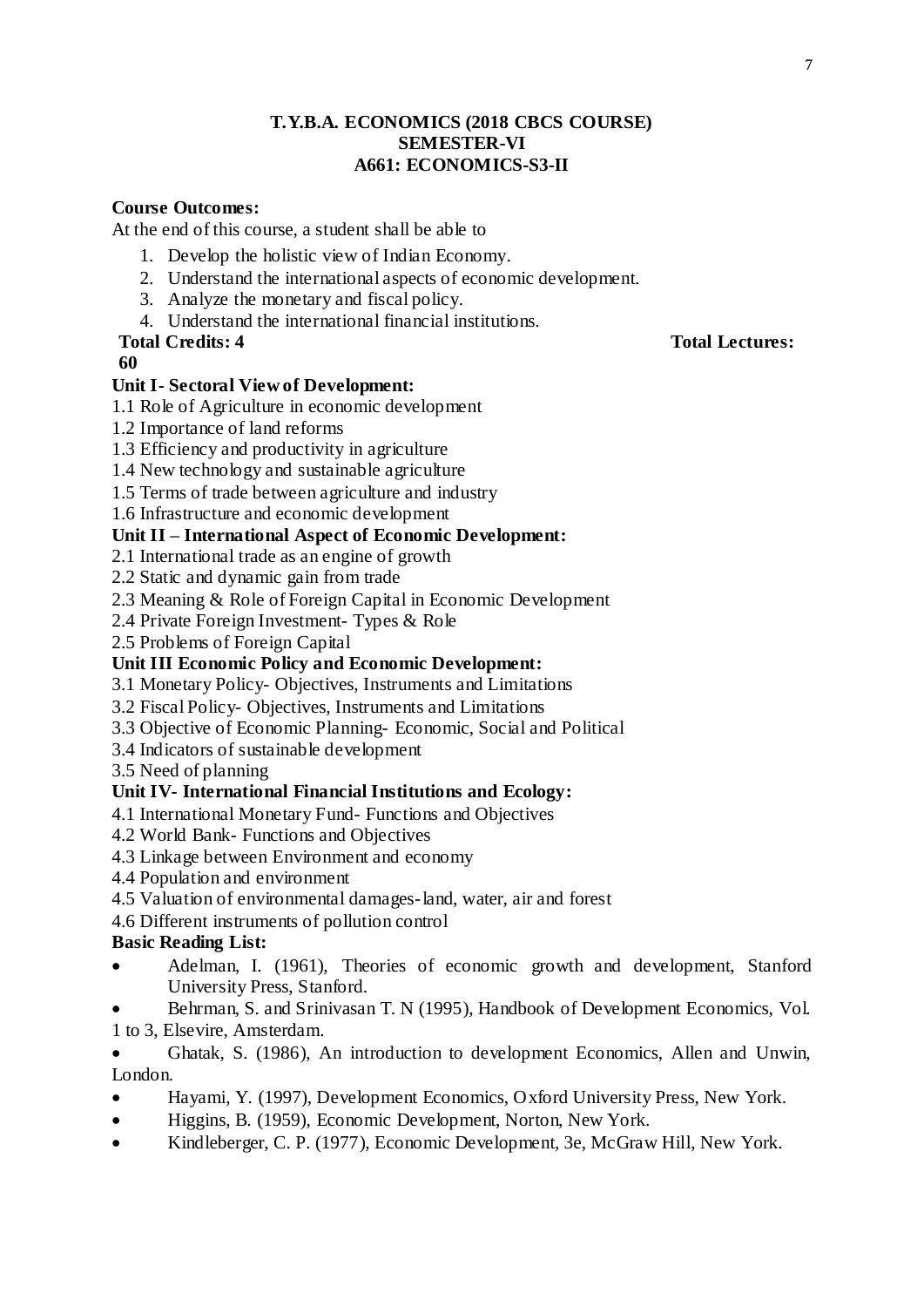Meier, G. M. (1995), Leading Issues in Economic Development, 6e, Oxford University Press, New Delhi.

 Myint, Hla (1965), The Economics of Underdeveloped Countries, Preager, New York.

 Myint, Hla (1971), The Economics of Underdeveloped Countries, Oxford University Press, New York.

Thirwal, A. P. (1999),  $(6^{th}$  Edition), Growth and Development, Macmillan, London.

## **T.Y.B.A. ECONOMICS (2018 CBCS COURSE) SEMESTER-VI A662: ECONOMICS-S4-II**

### **Course Outcomes:**

At the end of this course, a student shall be able to

- 1. Aware the concept of Balance of Payment.
- 2. Understand the theories of foreign exchange rate.
- 3. Develop the understanding of the international economic co-operations.
- 4. Understand the export promotion measures.

**60**

#### **Unit I: Balance of Trade and Payment:**

- 1.1 Meaning and Concept of balance of trade and payments.
- 1.2 Components of balance of payment
- 1.3 Causes of dis-equilibrium in the balance of payments.
- 1.4 Measures to correct deficit in the balance of payments

### **Unit II: Foreign Exchange Rate:**

- 2.1 Meaning and Concept of Fixed and flexible
- 2.2 Advantages and disadvantages of Fixed Exchange Rate

## **Total Credits: 4 Total Lectures:**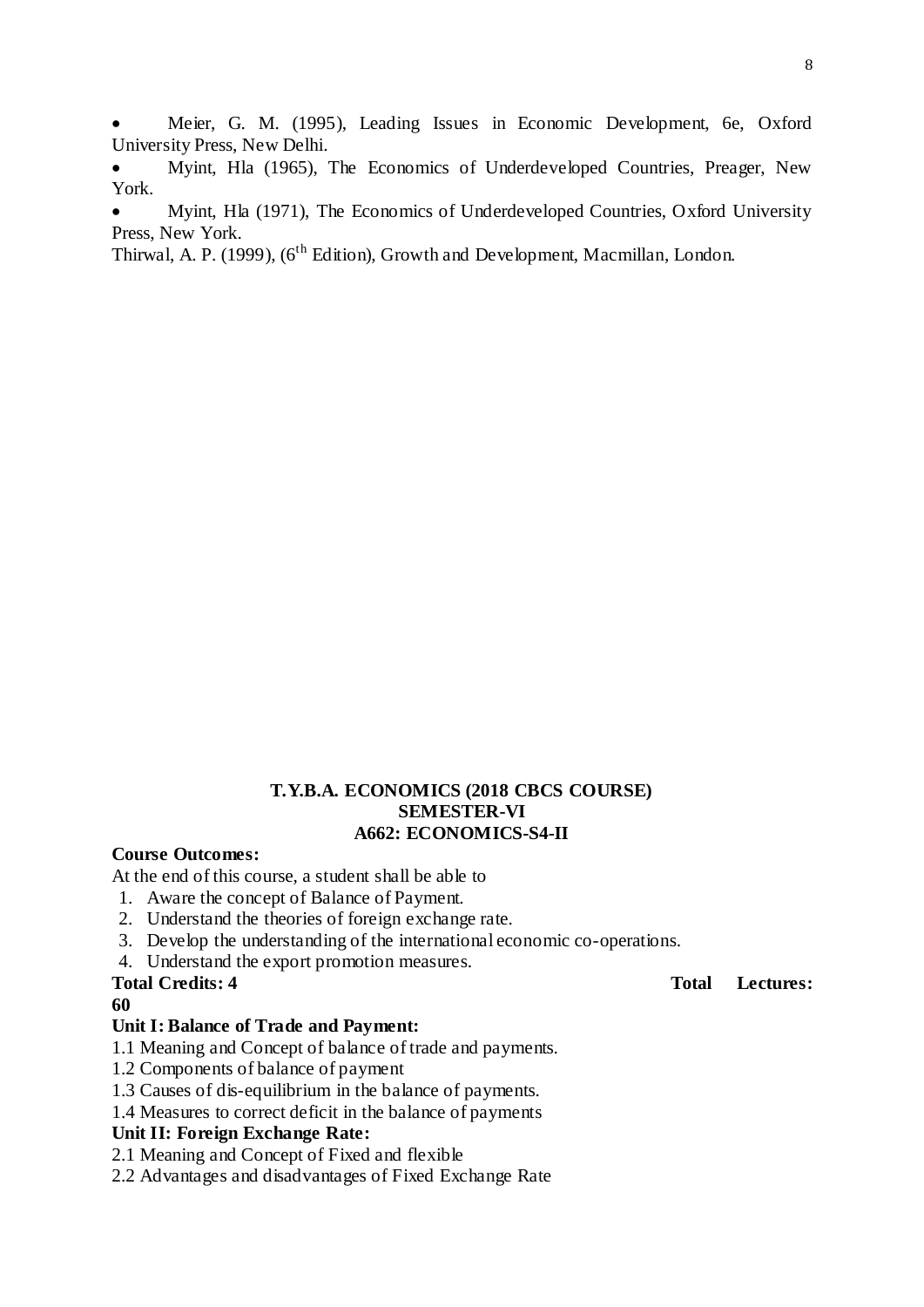2.3 Advantages and disadvantages of Flexible Exchange Rate

2.4 Purchasing Power Parity Theory of Exchange Rate

2.5 Convertibility of Indian Rupee

## **Unit III: Regional and International Co-operation:**

Nature and Functions of-

3.1 South Asian Association for Regional Co-operation (SAARC)

3.2 Brazil, Russia, India, China and South Africa (BRICS)

3.3 European Economic Community (EEC)

## **Unit IV: Export Promotion Measures:**

4.1 Export promotion - Contribution of SEZ

4.2 Role of multinational corporations in India.

4.3 FEMA-provisions and impact

4.4 Growth of India's foreign trade

# **BASIC READING LIST**

1. Kenan, P.B. (1994), the International Economy, Cambridge University Press, London.

2. Kindlberger, C.P. (1973), International Economics, R.D. Irwin, Homewood.

3. Krugman, P.R. and M. Obstgeld (1994), International Economics: Theory and Policy, Glenview, Foresman.

4. Salvatore, D.L. (1997), International Economics, Prentice-Hall, Upper Saddle River, N.J.

5. Sodersten, Bo (1991), International Economics, Macmillan Press Ltd., London.

6. International Economics, M.L. Jhingan

# **ADDITIONAL READING LIST**

1. Bhagwati, J. (Ed.) (1981), International Trade, Selected Readings, Cambridge University Press, Mass.

2. Greenaway, D. (1983), International Trade Policy, Macmillan Publishers Ltd., London.

3. Joshi V. and I.M.D. Little (1998), India's Economic Reforms, 1999-2001, Oxford University Press, Delhi.

4. Panchmukhi, V.R. (1978), Trade Policies of India: A Quantitative Analysis, Concept Publishing Company, New Delhi.

5. Patel, S.J. (1995), Indian Economy towards the 21st Century, University Press Ltd., India.

6. Misra and Puri, Indian Economy, Himalaya Publishing House

7. Dangat Nilesh (2015), 'International Economics' Success Publication, Pune.

8. Gite T.G. (2015), 'International Economics' (Marathi Edition), Success Publication, Pune.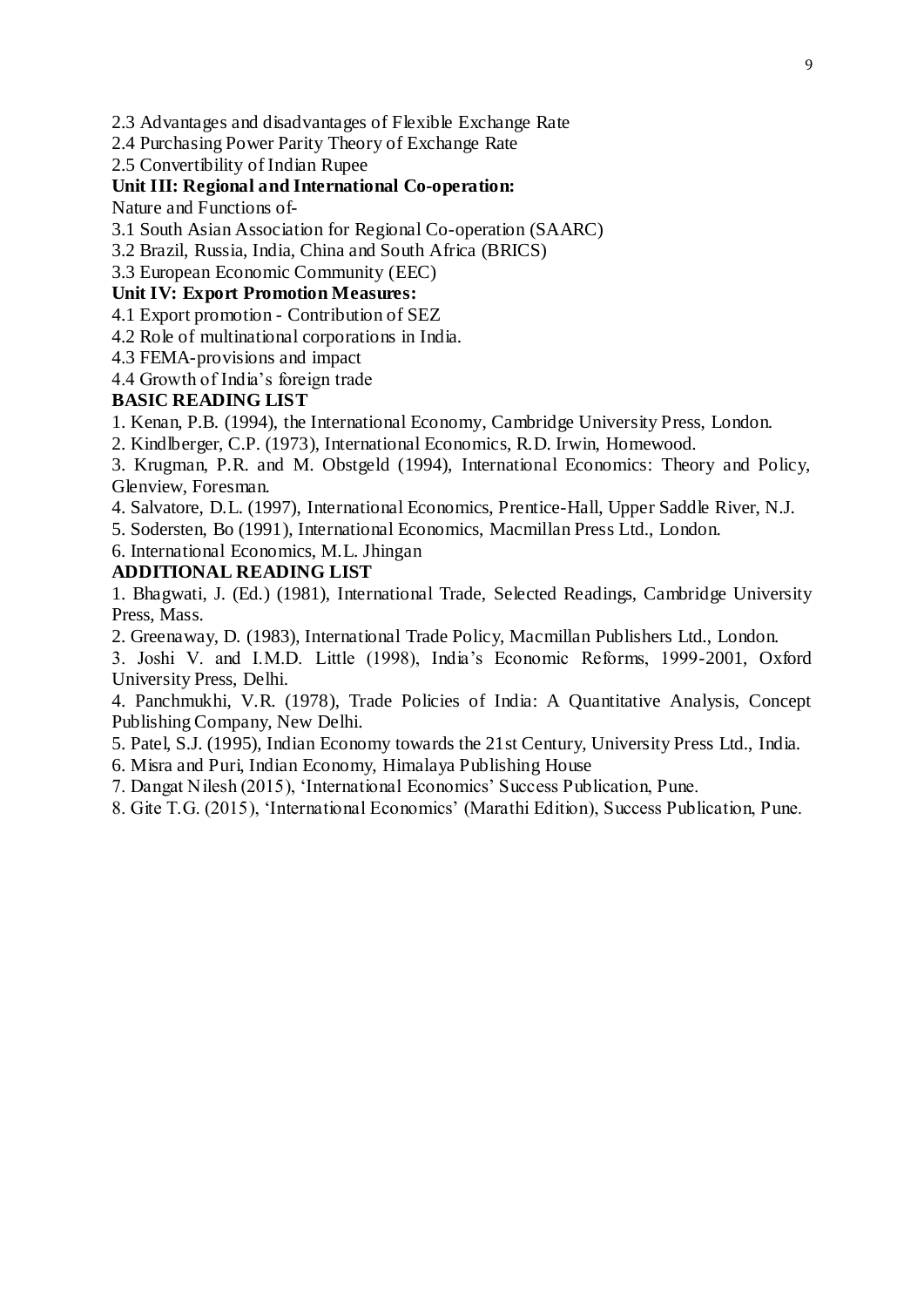## **T.Y.B.A. ECONOMICS (2018 COURSE) SEMESTER-VI A663: ECONOMICS-S5-II**

## **Course Outcomes:**

At the end of this course, a student shall be able to

- 1. Aware the views of marginalist school.
- 2. Understand the neo classical and Keynesian views.
- 3. Analyze the views of Indian though.

## **Total Credits: 4 Total Lectures:**

### **60**

## **UNIT- I: MARGINALIST SCHOOL**

1.1 Early Marginalist – Herman Gossen, Leon Walras

1.2 Austrain school - Karl Menger - Bohm Bawerk

## **UNIT- II: NEO-CLASSICAL AND KEYNESIAN IDEAS**

2.1 Alfred Marshall - Theory of value, Representative firm

2.2 Schumpeter - Role of entrepreneur and innovations

2.3 Keynes – General theory of Employment, Role of Fiscal policy

# **Unit – III: NOBEL THOUGHT**

3.1 Paul Krugman

3.2 Daniel Kahneman and Vernon Lomax

3.3 Edmand S. Phelps

## **UNIT- IV: INDIAN ECONOMIC THOUGHT**

4.1 Mahatma Jyotiba Phule – Agriculture and Education

4.2 Dr. Babasaheb Ambedkar – Agriculture and Water Policy

4.3 Dadabhai Nauroji – Drain Theory

4.4 Mahatma Gandhi – Decentralization and Rural Development

4.5 Dr. V. K. R. V. Rao – Poverty and National Income Method

4.6 Amartya Sen - Social choice and Capability

## **Basic Reading List:–**

1. Gide and Rist - History of Economic Thought

- 2. Eric Roll History of Economic Thought
- 3. H.L.Bhalia History of Economic Thought
- 4. B.N.Ghosh and Rama Ghosh Concise History of Economic Thought
- 5. Desai S. S. M. History of Economic Thought
- 7. Schumpeter Ten Great Economists.
- 8. Dhananjay Keer : Rajashri Shahu Maharaj
- 9. Suryavanshi K.B.: Rajashri Shahu Maharaj

10. Govt. of Maharashtra. Dr. Babasaheb Ambedkar (1989), Writings and Speeches, Vol.1, Part IV & V.

11. Thorat S.K., Ambedkar's Role in Economic Planning and Water Policy

10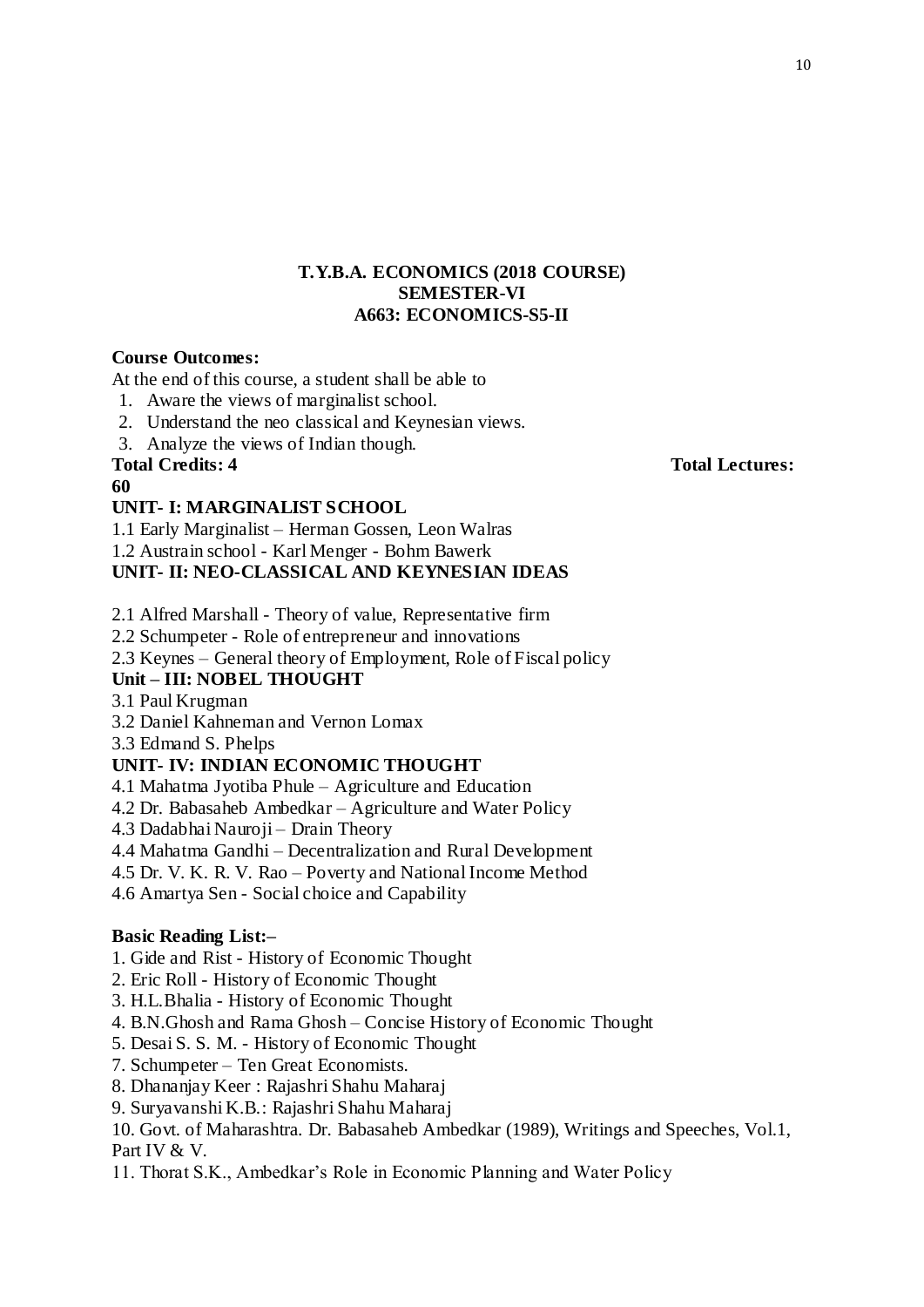13. Ganguli B. N. - Indian Economic thought Philosophy.

# **T.Y.B.A. ECONOMICS (2018 CBCS COURSE) SEMESTER-VI A664: ECONOMICS-S6-II**

# **Course Outcomes:**

At the end of this course, a student shall be able to

- 1. Understand the concepts of the money market.
- 2. Apply the concepts of capital market.
- 3. Aware the nonbanking financial institutions in India.
- 4. Understand the foreign exchange market.

# **60**

# **Unit I: Financial Markets:**

- 1.1 Definition and constituent of money market
- 1.2 Indian money market- Nature and defects
- 1.3 Measures implemented to correct the defects

1.4 Functions of Indian money market

# **Unit II: Capital market and Debt Market**

- 2.1 Definition and structure of capital market
- 2.2 Instruments of capital market
- 2.3 Nature of Indian capital market, role of SEBI
- 2.4 Debt Market

# **Unit III: Nonbanking Financial Institutions in India**

- 3.1 Meaning and definition of NBFIs (Non-banking Financial Intermediaries)
- 3.2 Types of NBFIs in private sector-Chit Funds, Investment Institutions, Mutual Funds, Investment Trusts, Insurance Companies, Leasing Companies
- 3.3 Public Sector NBFIs in India- Role and Function
- 3.4 Financial Sector Reforms in India since 1991.

# **Unit IV: Foreign Exchange Markets**

- 4.1 Foreign exchange and exchange rate
- 4.2 Foreign exchange market
- 4.3 Concepts of Sport and Forward Exchange Rate
- 4.4 Determination of exchange rates in fixed and flexible exchange rate system

4.5 Euro-dollar market currency its role and signification

# **BASIC READING LIST:-**

- Chandler, L. V. and Goldfield S. M. (1977), The Economics and Money and Banking, Harper and Row, New York.
- Gupta, S. B. (1983) Monetary Economics, S. Chand and Co. New Delhi.
- Gupta S.B. (1989), Monetary Planning for India, Oxford University Press Delhi.
- Mitra S. (2000) Money and Banking, Random House, New York.
- Rangarajan, (1999), Indian Economics: Essays on Money and Finance, UBS Publishers, New Delhi
- Sayers R.S. (1998), Modern Banking, Oxford University Press, New Delhi.

## **Total Credits: 4 Total Lectures:**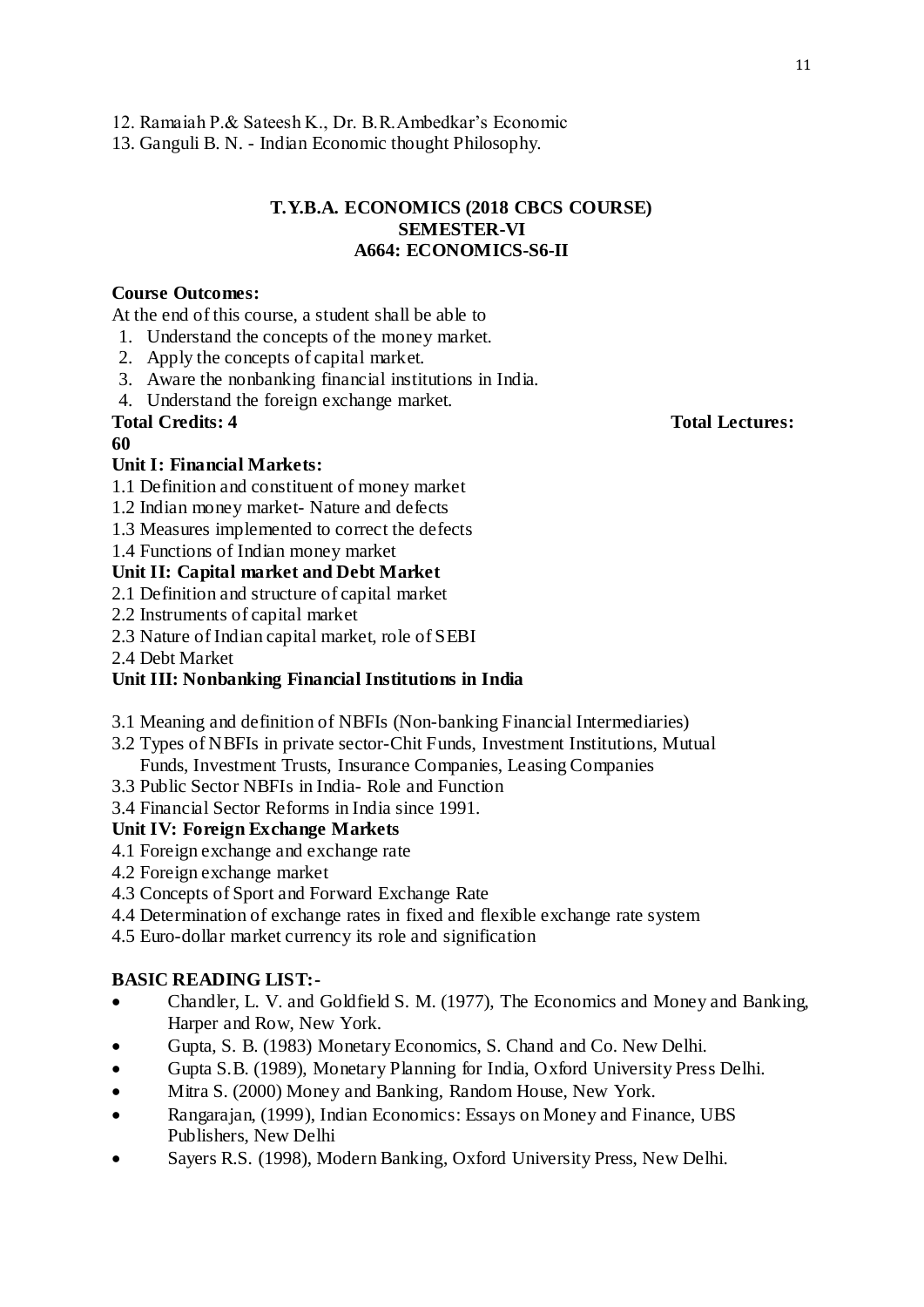Smith P.F. (1997), Economics of Financial Institutions and Markets, Irwin Homewood.

 Lokhande D.S. and Dehpande B.M. (2002), Evolution of urban co-operative banks in Maharashtra, Yashwantrao Chavan Prathishthan.

## **T.Y.B.A. ECONOMICS (2018 CBCS COURSE) SEMESTER-VI A665: ECONOMICS-S7-II**

# **Course Outcomes:**

At the end of this course, a student shall be able to

- 1. Analyze the monetary and fiscal policy.
- 2. Understand the planning in India and changing model of planning.
- 3. Aware the international economic grouping.

## **Total Credits: 4 Total Lectures:**

## **60**

# **Unit I - Critical elements of political Environme nt, Govt. and Business**

- 1.1 Monetary and Fiscal policy, their effects on business environment
- 1.2 Recent Industrial policy of liberalization, privatization and globalization
- 1.3 Foreign investment policy and changes in it, FEMA
- 1.4 Export-import policy and changes in the composition of foreign trade

# **Unit II - Planning in India**

- 2.1 Nature of planning in India
- 2.2 Review of FiveYear Plans
- 2.3 Achievements and failures of planning in India
- 2.4 Effects of Planning on Business Environment
- 2.5 NITI Aayoga

# **Unit III - International Environment**

- 3.1 International economic and trading environment
- 3.2 India's policy regarding foreign aid and foreign trade
- 3.3 Chronic problem of deficit in balance of payment and present position
- 3.4 International economic groupings and institutions Objectives and Functions of GATT, WTO, UNCTAD, World Bank, IMF

Basic Reading List –

- 1. Adhikary, M: Economic Environment of Business, Sultan Chand & Sons, New Delhi.
- 2. Ahluwalia, I. J: Industrial Growth in India, Oxford University Press, Delhi.

3. Aswathappa, K: Legal Environment of Business, Himalaya Publication, Delhi.

- 4. Sundaram & Black: The International Business Environment; Prentice Hall, New Delhi.
- 5. Agarwal A. N.: Indian Economy; Vikas Publishing House, Delhi.
- 6. Khan Farooq A: Business and Society; S. Chand, Delhi.
- 7. Dutta R. and Sundharam K.P.M.; Indian Economy; S. Chand, Delhi.
- 8. Misra S.K. and Puri V.K: Indian Economy; Himalaya Publishing House, New De lhi.
- 9. Hedge Ian: Environment Economics; Macmillan, Hampshire.
- 10. Dutta Ruddar: Economic Reforms in India A. Critique; S. C hand, New Delhi.
- 11. Alagh, Yogindar K: Indian Development Planning and Policy, Vikas Publishing, N. Delhi.